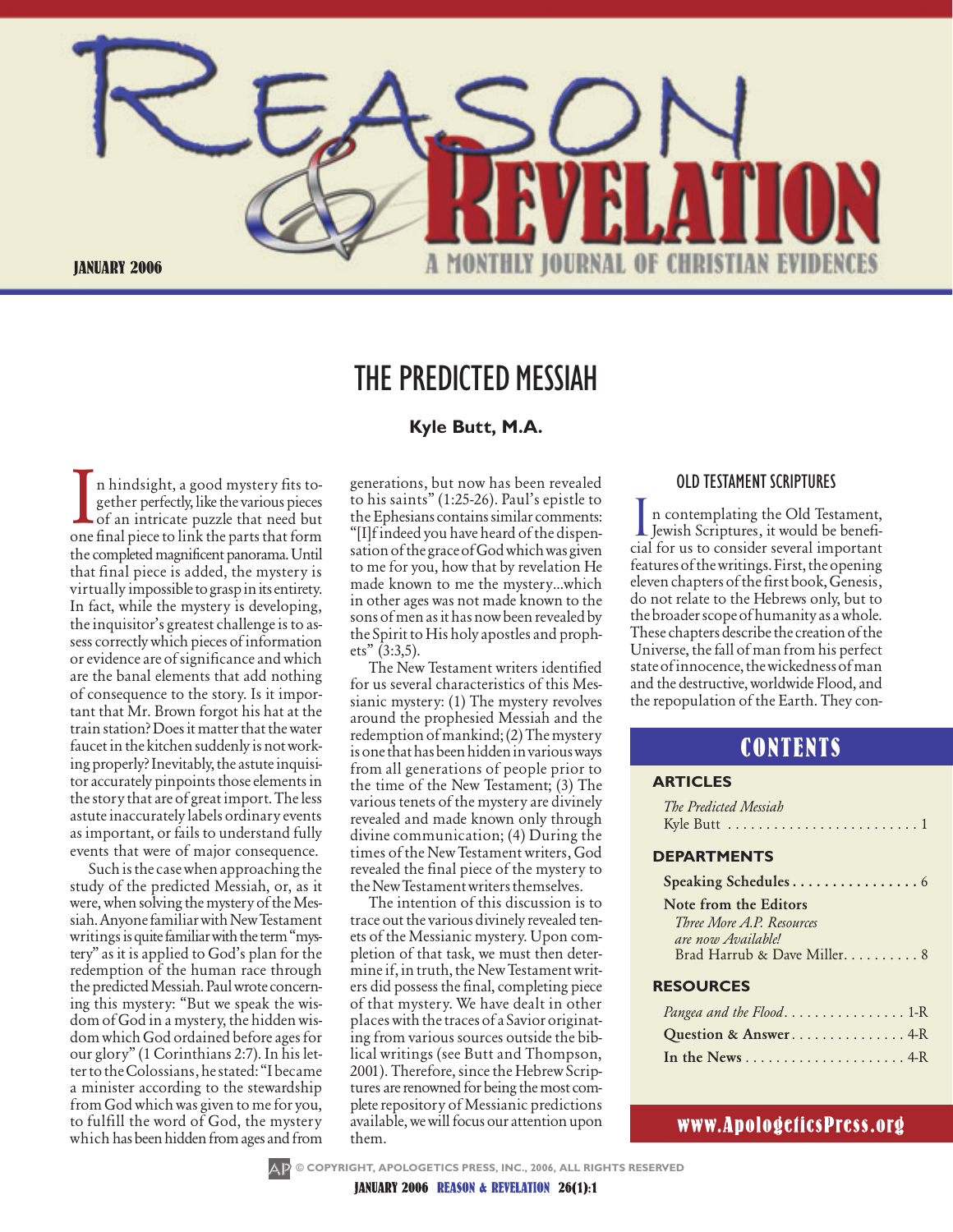tainapproximately2,000yearsofhistory, not a year of which necessarily has anything to do with the Jewish nation, any more than with any other nation.

Second, the remainder of the Old Testament, from Genesis 12-Malachi focuses primarily on the descendants of Abraham. Note that the narratives and terms often used to describe these descendants are none too flattering. They are called stubborn, stiff-necked, sinful, rebellious, and a host of adjectives equally as caustic (see Deuteronomy 9:7; Ezekiel 2:3-10; Hosea 4:16). And yet, these descendants of Abraham are the ones responsible for preserving the very Scriptures that repeatedly rebuked them for their idolatrous backsliding from God. Remember, too, that they could have altered and preserved these writings in a more flattering form. From archaeological finds we have learned that other nations surrounding ancient Israel often chose to embellish their history, intentionally excluding derogatory remarks or events concerning themselves.

Why did the Israelites preserve the writings as they did? The answer to this is actually twofold. First, they believed the particular writings that they preserved to be inspired by God, a belief that can be proven beyond doubt (see Thompson, 2001). But second, each of the 39 books contains a calculated revelation describing some aspectofthecomingMessiah,who,according to these Scriptures, is not only destined to save the nation of Israel, but the entire world. In fact, the reader cannot progress far into the Old Testament writings before he is inundated with descriptions of, and predictions concerning, the coming Messiah.

### WERE THE JEWS LOOKING FOR A MESSIAH?

t has been suggested that the ancient Jewish scribes, rabbis, and general population were not really looking for a personal Messiah. Eminently respected Messianic Jewish author David Baron first published hiswork,*Rays ofMessiah's Glory*, in 1886. In that volume, Baron wrote:

I am aware also that in recent times many intelligent Jews, backed by rationalistic, so-called Christians...deny that there is hope of a Messiah in the Old Testament Scriptures, and assert that the prophecies on which Chris-<br>tians ground such a belief contain only "vague anticipations and general hopes,<br>but no definite predictions of a personal Messiah," and that consequently the alleged agreement of the gospel history with prophecy is imaginary (2000, p. 16).

In his statements that refute the "non-Messianic" view of Old Testament Scripture, Baron wrote: "Even Maimonides, the greatantagonistofChristianity,composed that article of the Jewish creed which unto the present day is repeated daily by every true Jew: 'I believe with a perfect faith that the Messiah will come, and although His coming be delayed, I will await His daily appearance' " (p. 18). He commented further: "Aben Ezra, Rashi, Kimchi, Abarbanel,

**Reason & Revelation** is published monthly by Apologetics Press, Inc., a non-profit, tax-exempt work dedicated to the defense of New Testament Christianity. Copyright © 2006. All rights reserved.

#### **Editors:**

Brad Harrub, Ph.D.\* (\*Neurobiology, University of Tennessee) Dave Miller, Ph.D.\*

(\*Communication, Southern Illinois University)

### **ISSN:**

1542-0922

#### **Annual Subscription Rates:**

| \$10.00 Domestic                  |
|-----------------------------------|
| \$ 8.00 Domestic Bulk             |
| $(5+$ to same address)            |
| \$16.00 Canada & Overseas Airmail |

#### **Mailing Address:**

Apologetics Press, Inc. 230 Landmark Drive Montgomery, AL 36117-2752 U.S.A.

| General Inguiries, Changes Of<br>address, or international callers: |                                                                                       |  |  |  |  |
|---------------------------------------------------------------------|---------------------------------------------------------------------------------------|--|--|--|--|
| Phone:                                                              | $(334)$ 272-8558                                                                      |  |  |  |  |
| Fax:                                                                | (334) 270-2002                                                                        |  |  |  |  |
| <b>Orders:</b>                                                      |                                                                                       |  |  |  |  |
| Phone:                                                              | $(800)$ 234-8558                                                                      |  |  |  |  |
| Fax:                                                                | $(800)$ 234-2882                                                                      |  |  |  |  |
|                                                                     | <b>On-line</b> Web store/catalog, subscrip-<br>tion order (repowed form current iccur |  |  |  |  |

**General inquiries, changes of**

tion order/renewal form, current issues, archives, and other information (all orders processed on a secure server):

URL: www.ApologeticsPress.org E-mail: mail@ApologeticsPress.org

### **Discovery—Scripture & Science**

**for Kids** is a sister publication for children. For more information, please contact our offices or visit the *Discovery* Web site at:

URL: www.DiscoveryMagazine.com

and almost every other respectable and authoritative Jewish commentator, although notrecognizingJesusastheMessiah, are yet unanimous that a personal Messiah is taught in the Old Testament Scriptures" (pp. 19-20). Baron also noted that only an "insignificant minority of the Jews" had dared to suggest that the Old Testament lacks definitive predictions of a personal Messiah. He then eloquently stated:"[W]ith joy we behold the nation [Jews—KB], as such, still clinging to the anchor which has been the mainstay of their national existence for so many ages the hope of a personal Messiah, which is the essence of the Old Testament Scriptures" (p. 20).

In his volume, *The Messiah in the Old Testament: In Light of Rabbinical Writings*, RistoSantalawrote:"IfwestudytheBible and the Rabbinic literature carefully, we cannot fail to be surprised at the abun- dance of Messianic interpretation in the earliest works known to us...the Talmud states unequivocally: 'All the prophets prophesied only for the days of the Messiah<sup>3</sup> " (1992, p. 22).

In regard to specific Old Testament prophecies, a plethora of rabbinical commentary verifies that the nation of Israel certainly had in view a coming Messiah. Concerning Genesis 49:10, the noted author Aaron Kligerman wrote: "The rabbis of old, though not agreeing with each otherastothemeaningoftherootShiloh, were almost unanimous in applying the term to the Messiah" (1957, pp. 19-20). Immediately after this statement, Kligerman listed the Targum Onkelos, Targum Jerusalem, and the Peshito all as referring to Genesis 49:10 as a Messianic prophecy pointing toward an individual, personal Messiah (p. 20). With reference to Genesis 49: 10, David Baron wrote:

With regard to this prophecy, the first thing I want to point out is that all antiquity agrees in interpreting it of a personal Messiah. This is the view of the LXX Version [Septuagint— KB]; the Targumim of Onkelos, Yonathan, and Jerusalem; the Talmud; the Sohar; the ancient book of "Bereshith Rabba;" and among modern Jewish commentators,evenRashi,whosays, "Until Shiloh come, that is King Messiah, Whose is the kingdom" (2000, p. 258, emp. added).

Concerning the book of Isaiah and the predictive, Messianic prophecy contained within it, Santala stated: "The Messianic nature of the book of Isaiah is so clear that the oldest Jewish sources, the Targum, Midrashand Talmud, speak of the Messiah in connection with 62 separate verses" (1992, pp. 164-165). Santala then, in a footnote,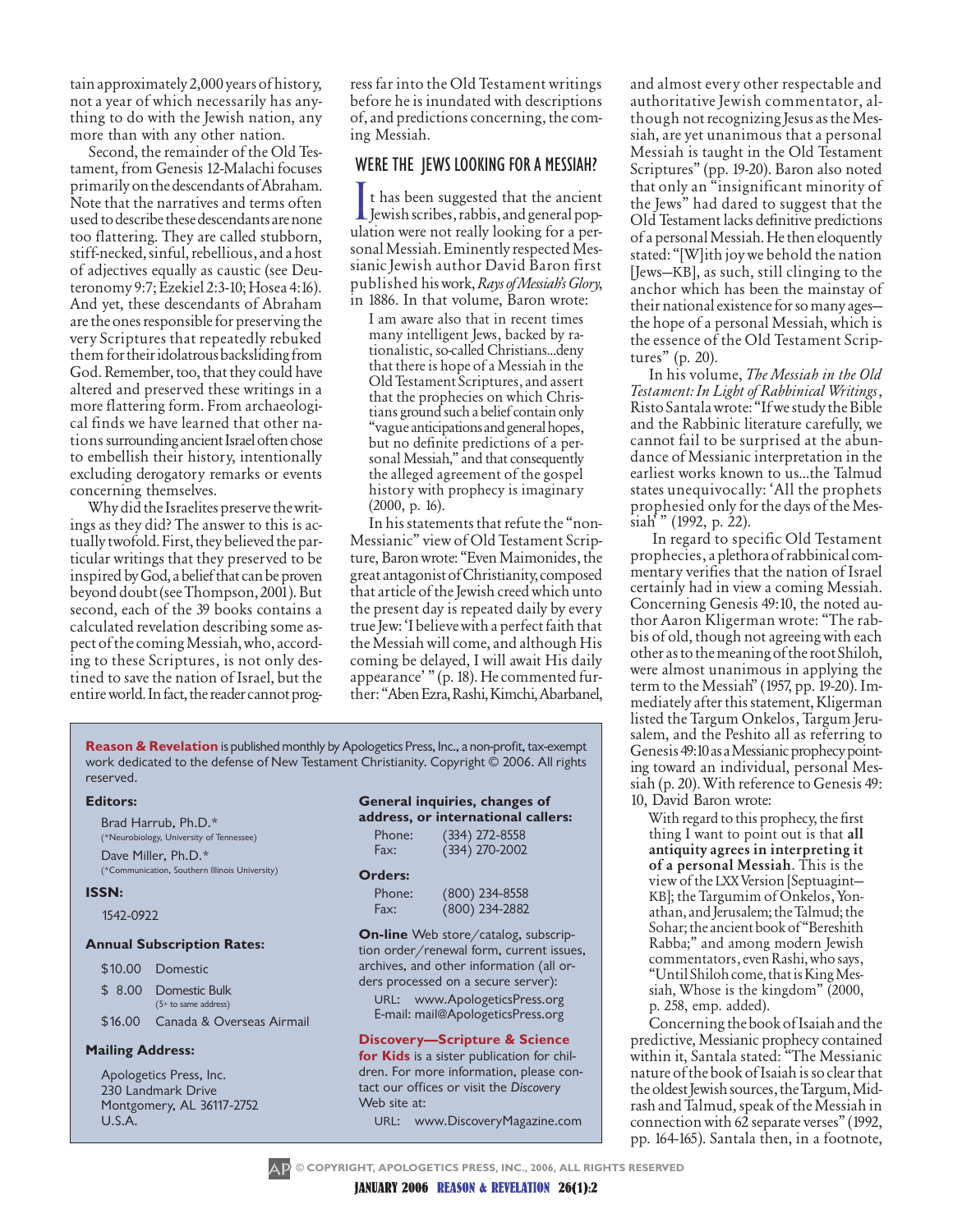proceeded to list several of those verses, including Isaiah 4:2, 9:5, 10:27, 11:1, 11:6, 14:29, 16:1, 28:5, 42:1, 43:10, 52:13, and 60:1 (p. 165).

The prophet Jeremiah contains material that has long been recognized as Messianic in nature. Concerning Jeremiah 23: 5-6, Baron wrote: "There is scarcely any contrary opinion among ancient and modern Jews but that this is a Messianic prophecy" (2000, p. 78).

In truth, statements that verify that the ancient Israelite nation recognized certain passages in the Old Testament as Messianic are legion. Regardless of what a person believes about the identity of the Messiah, it cannot be gainsaid that the nation of Israel, through the influence of the Old Testament writers, has been waiting for His coming.

### THE PROTEVANGELIUM

irtually from the first glimpse of human life on the Earth, traces of the predicted Messiah were divinely revealed to mankind. All too familiar is the tragic story of the fall of man. Under God's gracious care, Adam and Eve were specially designed to suit each other's needs and were ushered into the Edenic Paradise, the joys of which humanity has not seen since nor will see again this side of eternity. God gave the first family only one prohibitory commandment-that they should not eat from the tree of the knowledge of good and evil. If they chose to rebel against this lone prohibition, God informed them that the consequence would be death. Yet despite God's gracious warning, Eve's senses were dulled by her evil desires, and she soon fell prey to the deceitfulness of sin, convincing her husband Adam to join in her rebellion.

Into this scene of shame and sin, God brought judgment upon all parties involved. Death would be the consequence of this sinful action, as well as increased pain in childbirth for the woman and increased hardship and toil for the man. Yet in the midst of God's curse upon the serpent, He included a ray of glorious hope for humanity. To the serpent He said: "And I will put enmity between your seed and her Seed; He shall bruise your head, and you shall bruise His heel" (Genesis 3:15). This brief statement made by God to the serpent concerning the Seed of woman is often referred to as the protevangelium. J.A. Huffman commented on the passage:

Here the prophecy of a deliverer is unmistakably uttered. Even a temporary bruise, that of the heel, suggesting the

apparent, momentary defeat of the deliverer is predicted: but, at the same<br>time, the deliverer's ultimate and final triumph is prophesied, in his bruis-<br>ing of the serpent's head, which means a fatal blow (1956, p. 38).

The Jewish scholar, Aaron Kligerman, noted that three things stand out in this first prediction of the Messiah, "namely that the Deliverer must be—(A) of the*seed of woman* and (B) That He is to be *temporarily hindered*and(C)*Finallyvictorious*"(1957, p. 13, italics in orig.). Kligerman further noted that the ancient rabbinical opinions found in the Palestinian Targum testify "that in Genesis 3:15 there is promised a healing of the bite in the heel from the serpent, which is to take place 'at the end of the days, in the days of King Messiah'" (p. 14). [NOTE: The Targums "are interpretive renderings of the books of Hebrew Scriptures...into Aramaic" (Metzger, 1993). Such versions were needed when the major populations of the Jews no longer spoke Hebrew as their primary language. Metzger further explained that the oral Targum began as a simple paraphrase of the text, "but eventually it became more elaborate and incorporated explanatory details." John Stenning, in his detailed article on the Targum, explained that the oral Targum wasintroduced several years prior to the first century A.D. in connectionwith"thecustomofreadingsections from the Law at the weekly services in the synagogues" (1911).]

Of the protevangelium, Charles A. Briggs, inhisclassicwork,*Messianic Prophecy*, noted:

Thus we have in this fundamental prophecy explicitly a struggling, suffering, but finally victorious human race, and implicitly a struggling, suffering and finally victorious son of woman, a second Adam, the head of the race.... The protevangelium is a faithful miniature of the entire history of humanity, a struggling seed ever battling for ultimate victory...until it is realized in the sublime victories ofredemption"(1988reprint,p.77).

Briggs went on to comment that the protevangelium "is the only Messianic prophecy which has been preserved from the revelations made by God to the antediluvian world" (p. 77).

Here, then, is the seminal prophecy made to pave the way for all others that would deal with the coming of the great Deliverer of mankind. Several qualities of this coming Deliverer are readily apparent. First, He will come in human form as the seed of woman. Second, He will defeat the effects of sin brought about by the fall of

man and the entrance of sin into the world. Third, He will be hindered in His redemptive activity by the serpent, Satan, who will inflict upon Him a minor wound. Fourth, He will ultimately overcome the wound of Satan and finally triumph. In this first prediction of the Messiah, we catch an underlying theme of a suffering, victorious redeemer-a theme that will be fleshed out in the remaining pages of the Old Testament.

### THE SEED OF ABRAHAM

he protevangelium in Genesis 3:15 predicted that the conquering Messiah would belong to the seed of woman, taking on a human form. But that feature alone, admittedly, does not help much in identifying the Messiah, since billions of peoplehavebeenbornofwoman.Inorder for Messianic prophecy to prepare its readers for the actual Messiah, the scope would need to be narrowed.

SuchnarrowingoftheMessianicscope can be seen in God's promise to the patriarch, Abraham. In Genesis 12, the Bible records the fact that God specifically chose Abraham from among all the peoples of the world (Genesis 12:1-3). Through Abraham, God promised that all the nations of the world would be blessed, and that Abraham's descendants would multiply as the sand of the sea and the stars of the sky. As Huffman noted, "It was to Abraham, the son of Terah, a descendant of Shem, that God gave a peculiar promise, one which could not be omitted in any serious effort to trace the Messianic hope" (1956, p. 41). For many years, this promise of progeny remained unfulfilled due to the fact that Abraham's wife, Sarah, was barren. In order to "help" God fulfill His promise, Abraham and Sarah devised a plan by which Abraham could have a child. Sarah sent her handmaid, Hagar, to serve as a surrogate wife to Abraham. As a result of this union, Hagar conceived and gave birth to a child named Ishmael.

In Genesis 17, God renewed His covenant with Abraham and instructed Abraham to institute circumcision as a sign of the covenant. In Genesis 17:19, God informed Abraham that Sarah would have a son named Isaac. In an interesting conversation with God, Abraham petitioned God to let Ishmael be the son of promise and the heir of the covenant that God made. Yet God insisted that Ishmael was not the son of promise and that the promise of all nations being blessed through Abraham's descendants would not pass through Ishmael, but would be fulfilled only through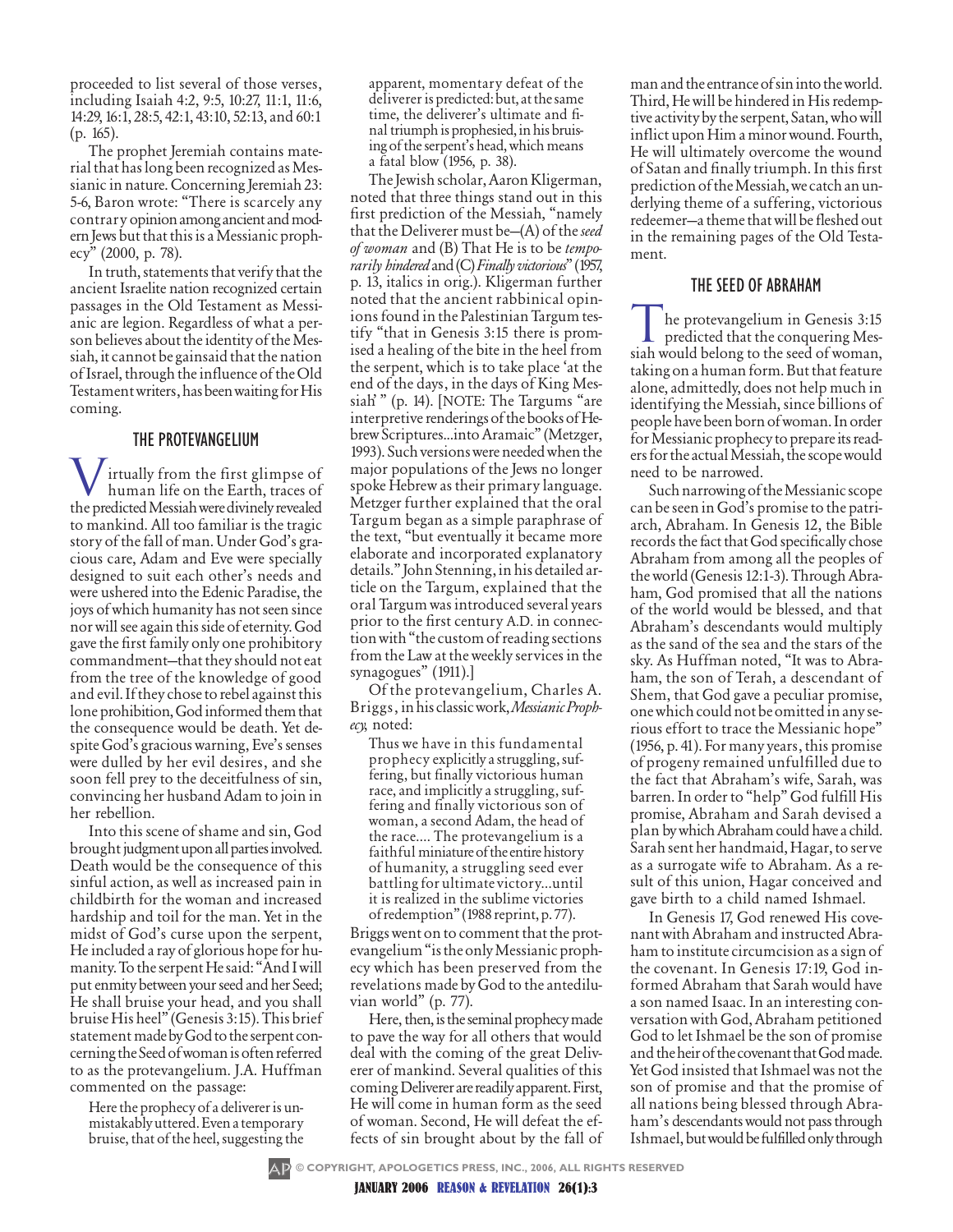Isaac. God said: "But My covenant I will establish with Isaac, whom Sarah shall bear to you at this set time next year" (Genesis 17:21). James Smith, in writing about God's promise to bless all nations through Abraham, noted that this promise "has Messianic implications. Both the Church Fathers and Jewish Rabbis so interpreted it" (1993, p. 47). Aaron Kligerman concurred when he wrote about God's promise to Abraham: "This is more than the promise of 'The Hope of a Prosperous Era.' It is a promise of the coming of a 'Personal Messiah' " (1957, pp. 17-18). At this point in human history, then, the Messianic implications fall to the descendants of Isaac. It is important not to miss the significance of the Messianic hope through Abraham and Isaac. The scope of the Messiah has been narrowed fromall other peoples and nations of the world, to a single nomadic family. And yet, not just to Abraham's family in its entirety, but to only one of Abraham's sons—Isaac.

But the picture becomes even clearer with the birth of the twin sons of Isaac and Rebekah. Because of abnormalities with her pregnancy, Rebekah inquired of the Lord about her situation. To answer her questions, the Lord said: "Two nations are in your womb, two peoples shall be separated from your body; one people shall be stronger than the other, and the older shall serve the younger" (Genesis 25:23). Concerning this passage, Briggs noted: "This prediction breaks up the seed of Isaac into two nations, assigns the headship with the blessing to Jacob, and makes Edom subject to him" (1988, p. 90). The fact that the promised Messiah would come through Jacob's descendants becomes increasingly clear throughout the Genesis narrative that tells the stories of Jacob and Esau. God confirmed the promise to Jacob in Genesis 28:14, when He said to the patriarch: "Also your descendants shall be as the dust of the earth; you shall spread abroad to the west and the east, to the north and the south; and in you and in your seed all the families of the earth shall be blessed" (emp. added). The picture of the Messiah continues to become increasingly focused: The seed of woman, the seed of Abraham, the seed of Isaac, the seed of Jacob.

## TWO MESSIAHS: A SUFFERING SERVANT AND REIGNING KING

hroughout the Old Testament, various Messianic passages refer to a majestic, glorious King who will reign over a never-ending kingdom. Yet, at the same time, other Messianic prophecies depict a suffering Messiah who will bear the guilt and sin of the entire world. Because these two aspects of Messianic prophecy seem contradictory, many in the ancient Jewish community could not understand how such diverse prophetic sentiments could be fulfilled in a single individual. Due to this conundrum, ancient and modern Jews have posited the idea that two Messiahs would come: one would be the suffering Servant, while the other would be the glorious King.

Concerning this separation of the Messiah into two different individuals, John AnkerbergandhiscolleaguesJohnWeldon and Walter Kaiser wrote:

[T]hey (early Jewish rabbis—KB) could not reconcile the statements that so clearlyspokeofasufferinganddying Messiah with those verses in other pas-<br>sages that spoke of a triumphant and<br>victorious Messiah. What is important to note is that they did recognize that both pictures somehow applied to the Messiah. But they assumed it was impossible to reconcile both views in one person. Rather than seeing one Messiah in two different roles, they saw two Messiahs—the suffering and dying Messiah, called "Messiah ben Joseph," and the victorious conquering Messiah, called "Messiah ben David" (1989, pp. 57-58).

Jewish rabbi Robert M. Cohen stated: The rabbis saw that scripture portrayed two different pictures of King Messiah. One would conquer and reign and bring Israel back to the land by world peace and bring the fullness of obedience to the Torah. They called him Messiah ben David. The other picture is of a servant who would die and bear Israel's sin that they refer to as the "leprous one" based on Isaiah 53 (n.d.; also see Parsons, 2003-2006).

It is evident, from the rabbinical view of two Messiahs, that the themes of suffering and regal authority were so vividly portrayed in Old Testament Messianic prophecy that both themes demanded fulfillment. To suggest two Messiah's provided such a fulfillment. However, the dual Messianic idea failed to comprehend the actual nature of Messianic prophecy, and missed a primary facet of the Messianic personality: that the Messiah would be **both** a suffering Servant and a majestic King. As Huffman rightly observed: "The theme of Messianism is composed of two inseparable strands or threads—the scarlet and the golden, or the suffering and the reigning, or the priestly and the royal" (1956, p. 7). To misunderstand or miss either of these two interwoven threads would be to miss the Messiah completely.

### REGAL KING

### Genesis 49:10—Shiloh

The Lord kept His promise to Jacob and multiplied his descendants exceedingly. His twelve sons and their wives and children escorted him to Egypt to live in the land of Goshen at the behest of Joseph, who had been elevated in Egypt as the Pharaoh's chief advisor. As Jacob neared the end of his rather long life (over 130 years, Genesis 47:9), he gathered his sons around his death bed, and stated: "Gather together, that I may tell you what shall befall you in the last days" (Genesis 49:1). Following this introductory statement, Jacob proceeded to address each of his sons and bestow blessings (or in some cases, curses) on his descendants.

In the midst of his final speech, in his blessingonJudah,Jacobstated:"Thescepter shall not depart from Judah, nor a lawgiver from between his feet, until Shiloh comes; and to Him shall be the obedience of the people" (Genesis 49:10). The Messianic nature of this statement has long been recognized and discussed in ancient Jewish circles. As previously stated, David Baron wrote: "With regard to this prophecy, the first thing I want to point out is that all antiquity agrees in interpreting it of a personal Messiah. This is the view of the LXX. Version; the Targumim of Onkelos, Yonathan, and Jerusalem; the Talmud; the Sohar; the ancient book of 'Bereshith Rabba;' and among modern Jewish commentators, even Rashi, who says, 'Until Shiloh come, that is King Messiah, Whose is the kingdom' " (2000, p. 258, emp. added). Aaron Kligerman added: "The rabbis of old, though not agreeing with each other as to the meaning of the root Shiloh, were almost unanimous in applying the term to the Messiah" (1957, pp. 19-20). Santala, in his discussion of several of the oldest Jewish documents available, wrote:

Targum Onqulos says of Judah's scepter that it will not depart "*until the Mes* $s$ *iah* comes, he who has the power to reign." Targum Jonathan puts it that the verse refers to "*the age of the Messiah-King , the King who willcome as the youngest of his children.*"TargumYerushalmispeaks of the 'time' when "*the Messiah-King will come*" (1992, p. 50, italics in orig.).

Much commentary and debate surrounds the "Shiloh" prophecy found in Genesis 49:10. It is often viewed as an indication of the time that the Messiah should arrive on the scene. As can be deduced from Kligerman's quote, the actual origin and exact meaning of the word Shiloh are disputed in many scholarly circles. Yet, de-

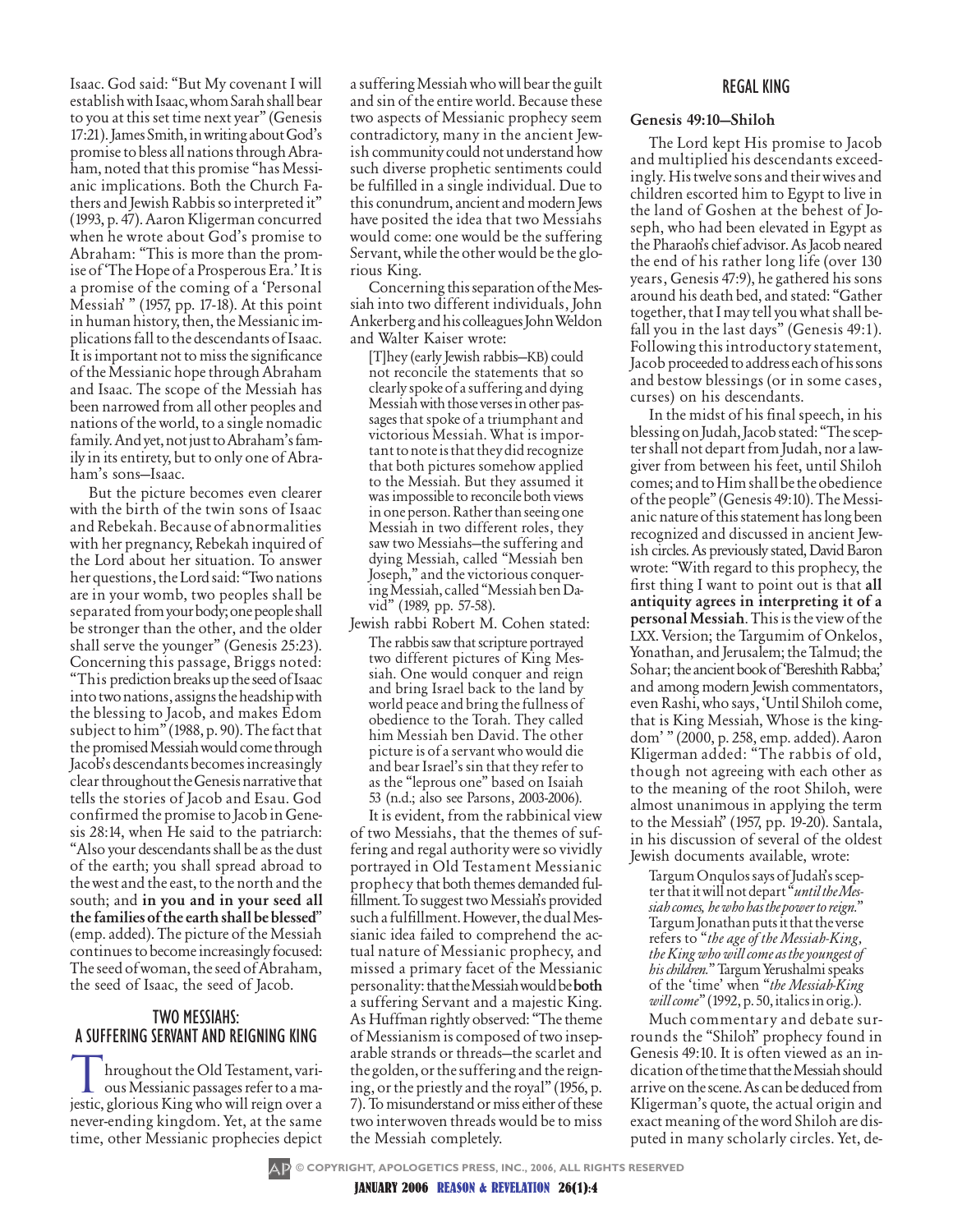## **RESOURCES-FEATURE ARTICLE**

## Pangea and the Flood

## **Kyle Butt, M.A.**

Anyone who has taken time to examine a globe in detail has probably noticed that the continents look like they could fit together. In fact, the idea that the continents once joined together in a single land mass is standard teach-<br>ing in most middle-school and high-school<br>textbooks. This massive land conglomeration is known to most as Pangea (also spelled Pangaea). Evolutionary-based science books suggest that many millions of years ago, Pangea existed as themainland feature on the globe. Due to rather slow processes, known as con- tinental drift, the continents lazily drifted apart overmillions of years. In*Focus on Earth Science,* published by Merrill, the following typical explanation is given for a facet of the plate tectonic theory:

The average rate of spreading at the East Pacific rise is 4 cm/year. The Maximum distance from the ridge to any trench is 10 000 km. If the spreading rate is con- stant, then no existing Pacific Ocean rock should be older than 250 million years (Hesser and Leach, 1989, p. 449).

Several problems exist with the typical evolutionary explanation. There is some legitimate evidence, however, that the continents did, atone time, fit together.Many rock types and formations abruptly end on the coast of one continent and just as abruptly begin on the coast of another continent. In fact, wellknown creationists have used the idea of Pangea in their explanatory models of certain geologic phenomena (see Baumgardner, 1994). At present, even though the idea is far from<br>proven, there seems to be no scientific evidence that overwhelmingly suggests that Pangea could not have been an option. Nor is there any biblical evidence that would rule out the possibility. Certain biblical passages even hint that such might have been the case. Genesis 1:9-10 states: "ThenGod said,'Let the waters under the heavens be gathered together into one place, and let the dry land appear;' and it was so. And God called the dry land<br>Earth, and the gathering together of the waters He called Seas." It is not an unreasonable possibility to suggest that if the water was in one place, then the exposed land mass was as well.

The fundamental problem with most evo-<br>lutionary explanations of Pangea's separa-<br>tion comes in their application of uniformi-<br>tarian principles. Since we see the continents<br>drifting only a few centimeters a year at present, then, according to uniformitarian think-<br>ers, that must be the rate at which they have<br>drifted for millions of years. This explanation fails to account for geologically cata-<br>strophic events on a massive scale. In truth, while the continents may have been connected in the past, they did not drift lazily apart over hundreds of millions of years.

In the April 23, 1999 issue of *Science,* Paul R. Renne and his team of researchers put forth the idea that a huge flow of magma and vol- canic activity began the process that "drove the land mass [Pangea–KB] apart to create<br>the Atlantic Ocean, at the same time dispersing evidence of the eruption widely on the margins of four continents"(Sanders, 1999). In the opening paragraph of their article, tral Atlantic Magmatic Province (CAMP), which is associated with the disruption of Pangea and the opening of the central Atlan-<br>tic Ocean" (Marzoli, Renne, et al., 1999, p. 616). Their thesis was that, due to new "highprecision geochronological analysis" com- ponents ofCAMP can be related "to a single brief magmatic episode…with an estimated original extent of volcanism over an area at least 4.5 x 10<sup>6</sup> Km<sup>2</sup>" (Marzoli, Renne, et al., p. 616). In layman's terms, the split of Pangea began to take place in one huge, cataclysmic volcanic eruption.

While Renne and his colleagues most likely would not endorse the biblical Floodmodel, their findings fit perfectly with the idea that the geological activity during the Flood could have greatly accelerated the rate at which the continents spread. In the Genesis account of the Flood, "all the fountains of the great deep were broken up" (7:11). This statement has long been recognized as evidence of heavy volcanic and magmatic activity during the Flood. The force and magnitude of the global Flood, coupled with the ensuing volcanic and geologically cataclysmic activity, would supply adequate causes for accelerated rates of con- tinental drift.

Was there ever a single land mass known as Pangea? It is possible. But if there was, the uniformitarian model of continental drift provides an inadequate explanation for its separation. The catastrophic events surround-<br>ing the global Flood supply a much more fea-<br>sible model for the separation of Pangea.

### **REFERENCES**

- Baumgardner, John(1994), "Runaway Subduction as theDrivingMechanism for theGenesisFlood," [On-line], URL: http://www.icr.org/index.php? module=research&action=index&page=resea rchp\_jb\_runawaysubduction). Hesser, Dale and Susan Leach(1989), *Focus on Earth*
- *Science* (Columbus, OH: Merrill).
- Marzoli, Andrea, Paul Renne, et al. (1999), "Ex- tensive 200-Million-Year-OldContinental Flood Basalts ofthe Central AtlanticMagmatic Prov- ince," *Science*, April 23.
- Sanders, Robert(1999), "NewEvidence LinksMass Extinction with Massive Eruptions that Split tic 200 Million Years Ago," [On-line], URL: http:<br>//www.berkeley.edu/news/media/releases/99<br>legacy/4-22-1999b.html.

JANUARY 2006 R&R RESOURCES 5(1):1-R **© COPYRIGHT, APOLOGETICS PRESS, INC., 2006, ALL RIGHTS RESERVED**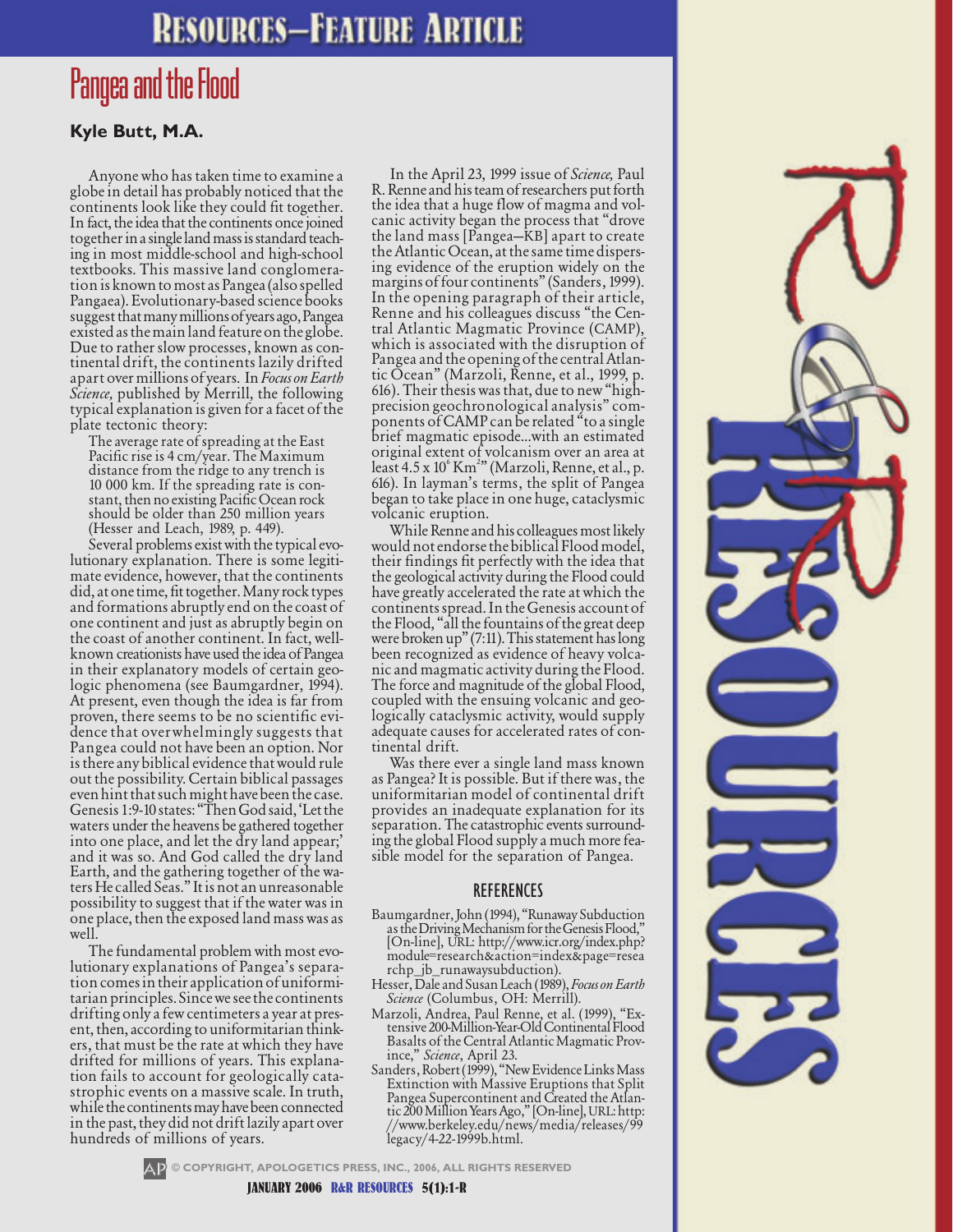## QUESTION & ANSWER

Are you aware of the movie that is scheduled for release next summer called *The Beast*? I heard it was filmed in an ef-<br>fort to convince people that Jesus never lived. Is that true?

According to the movie's Web site (www.thebeastmovie.com), *The Beast* is scheduled to be released in theaters worldwide on June 6, 2006 (or 6/6/06—which I can assure you is no accident). And, yes, it does appear that themovie'smain focus will be to persuade audiences of the alleged "fact" that "JesusChrist never existed." Itis a story about a young person named Danielle whose fa- ther mysteriously disappears after stumbling across "a cover-up ofChristianity's best-kept secret: That Jesus Christ never existed." Brian Flemming, the movie's director, supposedly<br>dives "into factual territory" that is "well-explored by scholars but largely hidden from the view of the public" (http://www.thebeas tmovie.com/about/index.html).Although*The Beast* is listed as "fictional," based upon the movie'sWeb site, the director's aim will be to persuade his audiences that Jesus is equally fictional.

While I have not seen the movie (and cer- tainly do not encourage Christians who are simply seeking to be entertained to view and support such an anti-Christian film, which

will simply poke more fun at "fundamental- ist Christians"), I can only imagine how the many sources that do testify to Jesus' histo-<br>ricity will be critiqued. The historically reli-<br>able (not to mention inspired) New Testa-<br>ment documents likely will be dismissed out of hand. Even though every one of the New Testament writers testified to the reality of tics. Similarly, statements about Jesus from such reputable first and early second-century historians as Josephus, Tacitus, and Seutonius will also have to be somehow discounted (if even mentioned at all).

Who knows if this movie will even make it into theaters next summer? (My prayer is that it will not.) But, if it does, Christians need not be alarmed about some new piece of propaganda that supposedly proves Jesus never lived. When all of the facts are gath- ered, the honest individual will come to the same conclusion that the French humanist Ernest Renan came to more than 100 years ago: "[A]ll history is incomprehensible with- out him [Jesus—EL]" (http://www.lexilogos. com/document/renan/life\_jesus.htm).

By the way, Apologetics Press is scheduled to release a new book on the historicity and deity of Christ in the spring of 2006—sometime before the release of *The Beast*.

**Eric Lyons**

### Americans havebeen swapping things ever since Native Americans began trading items with the Pilgrims who landed on Plymouth Rock nearly 400 years ago. Americans customarily have swapped everything fromphone numbers to cars. Recently, however, a new kind of swapping took place at the Univer-<br>sity of Texas in San Antonio. The student or-<br>ganization known as Atheist Agenda ran a "Smut for Smut" campaign in which reli- gious materials, notablyBibles,were exchanged gious materials, notably Bibles, were exchanged<br>for pornography. UTSA students were asked to exchange the very book that condemns fornication, adultery, and thelust of the flesh, for pornographylabeled from 0 to 5(*Playboy* magazine,which waslabeled as zero, to "hard core" porn).

In an interview this past month with Tucker Carlson of MSNBC, the president of Atheist Agenda, Thomas Jackson, stated:

Well, first of all, you know, pornography gets a lot of negative press, and it's smut. A lot of it really is. And we wanted to make the comparison between that and the smut that is religious scripture or a lot of it, you know…. [W]hat we're doing is trading something that's very, very<br>bad for something that's only moder-<br>ately bad (2005, emp. added).

Admittedly, Bibles were not the only kind of religious text swapped, but apparently most

## IN THE NEWS

books that the student-led atheist organization received were Bibles.

When asked why the group was sponsor- ing the "Smut for Smut" program, Jackson said: "All right. Well, we have Bronze Aged tribal nonsense, these things written by people<br>in tents ages ago, and we're using this to re-<br>nounce science standards in our classrooms<br>in America. We're using it to kind of influence our political agenda" (2005). He later<br>added: "Religious texts actually contradict each other. If you read the Bible, it contra-<br>dicts itself on nearly every page" (2005).

Aside from the fact that the Bible writers were extremely accurate (and inspired!) in contradicted each other, the situation at UTSA<br>is just one more sad indication of the blasphemous, anti-Christian sentiment that has infiltrated many college campuses. Parents, beware when you send off your 18-year-olds to get an "education."

### **Eric Lyons**

## **REFERENCES**

Jackson, Thomas(2005), "The Situation,"*MSNBC*, Interview with TuckerCarlson,December 6. Thompson, Bert (2001),*In Defense of the Bible's In- spiration* (Montgomery, AL: Apologetics Press), second edition.

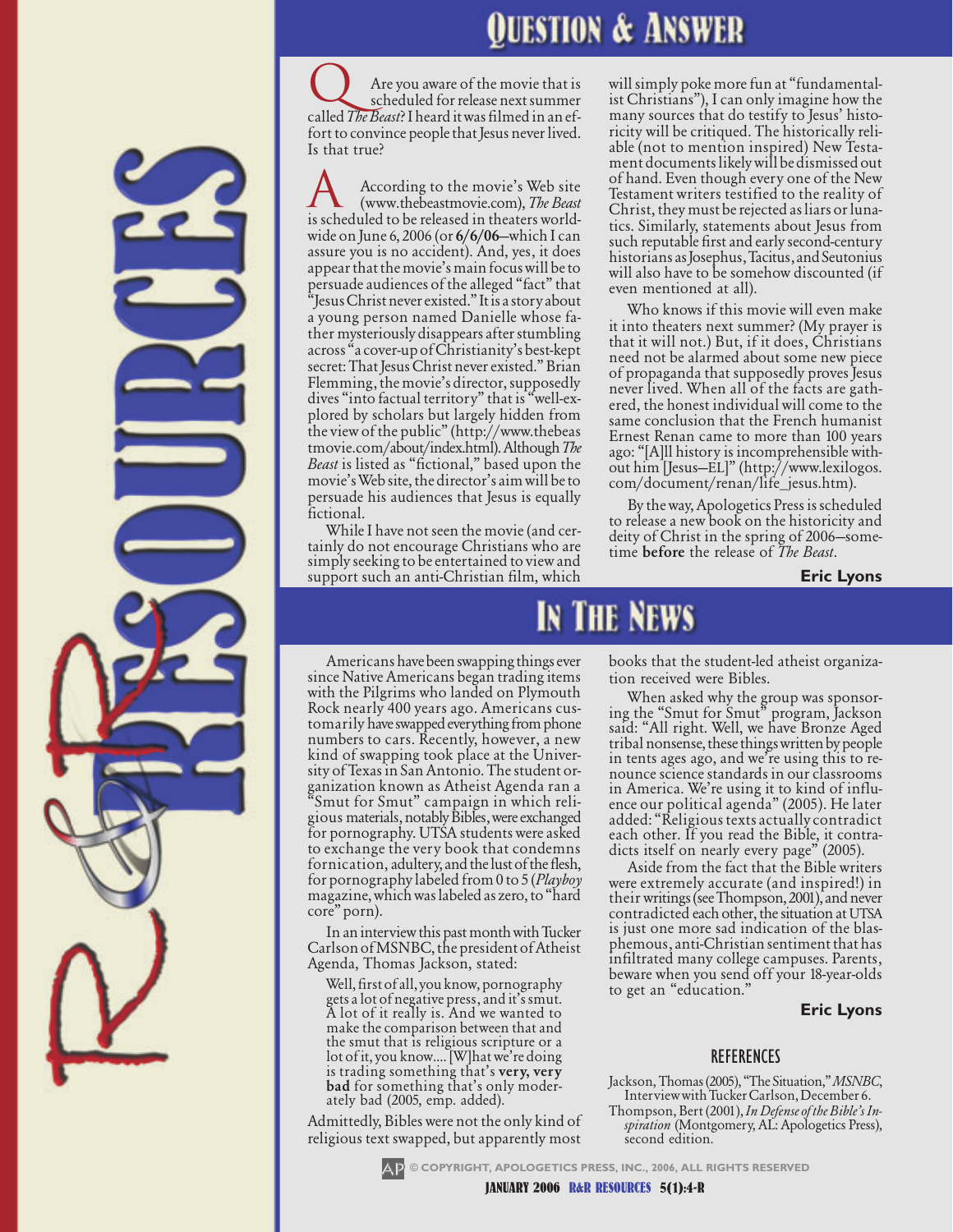spite the controversy in reference to this prophecy, the one aspect of it that stands out is the central idea that this is a Messianic prophecy. As such, it narrows the identity of the Messiah even further to a descendant, not just of Abraham, Isaac, and Jacob, but to the house of Judah.

### The Son of David

Of all the monarchs that possessed the throne of Israel, none is as storied as King David. From his youth he proved himself to be a courageous, valiant warrior who trusted in the Lord. He was described as a man after God's own heart (1 Samuel 13: 14).HewrotemanyofthePsalms,andushered in a united kingdom that paved the way for the majestic reign of his son, Solomon.

David's relationship to the Messiah is a rather interesting one. First, Jewish antiquity recognized the fact that the Messiah would be the Son of David. Santala commented:"*Tradition ascribes73 ofthe150 psalms to King David.* In the Rabbinic literature the Messiah is constantly referred to as the 'Son of David.' For this reason, everywhere the future blessing of the house of David is described, the Sages saw Messianic material" (1992, p. 109, italics in orig.).

Such Messianic sentiments in regard to David find their origin in the promise made by God to David through the prophet Nathan. In 2 Samuel 7, the text narrates the events that lead to this promise. David had become a great king and his reign had spread far and wide. Due to his love for the Lord, he wanted to show honor to God by building a glorious temple in which the Ark of the Covenant could be housed. He mentioned his idea to the prophet Nathan, who immediately encouraged the building plans. But soon after Nathan had told David to do all that was in his heart, God conveyed to Nathan that He did not want David to build a temple. Instead, God would commission David's son, Solomon, to construct the magnificent edifice. Yet, in God's message to David, He promised: "And your house and your kingdom shall be established forever before you. Your throne shall be established forever" (2 Samuel 7:16).

In the book of Psalms, the promise of David's descendant reigning over an eternal Kingdom is expanded and given more substance. Psalm 89 contains several Messianic aspects, not the least of which is the following statement: "I have made a covenant with My chosen, I have sworn to My Servant David: 'Your seed I will establish forever, and build up your throne to all generations' " (vss. 3-4). Psalm 132 contains a very similar statement: "The Lord has

sworn in truth to David; He will not turn from it: 'I will set upon your throne the fruit of your body. If your sons will keep My covenant and My testimony which I shall teach them, their sons also shall sit upon your throne forevermore."

Along with the various inspired psalmists, other Old Testament writers noted the MessianiclineagethroughDavidand his throne. One of the most memorable of all Messianic predictions from the Old Testament, Isaiah 9:6-7, mentioned the Messianic reign upon the throne of David:

For unto us a Child is born, unto us a Son is given; and the government will be upon His shoulder. And His name will be called Wonderful, Counselor, Mighty God, Everlasting Father, Prince of Peace. Of the increase of His gov- ernment and peace there will be no end, upon the throne of David and tablish it with judgment and justice from that time forward, even forever. The zeal of the Lord of hosts will per- form this.

Yet, along with the fact that the Messiah was to be of the seed of David and reign on His throne, at least one Psalm places David in a subservient position to this majestic Messianic ruler. Psalm 110 opens with the statement: "The Lord said to my Lord, 'Sit at My right hand, till I make Your enemies Your footstool' "(Psalm 110:1). In regard to Psalm 110, Briggs noted: "The 110<sup>th</sup> Psalm is in the form of an utterance from Jahveh respecting the son of David. It is therefore a prediction that unfolds the prediction of Nathan" (1988, p. 132). Walter Kaiser, in his discussion of Psalm 110, wrote: "While the external evidence that this psalm is Messianic is large, the internal evidence is just as overwhelming" (1995, p. 94). In reference to the Messiah mentioned in the first verse, Kaiser stated: "That unnamed Lord is a royal person, for he was invited to 'sit at [God the Father's] right hand....' If the God of the universe invited this other Sovereign to take such a distinguished seat alongside himself, then we may be sure he was no one less than the promised Messiah, invited to participate in the divine government of the world" (p. 94).

Psalm 110 adds an interesting aspect to the character and position of the Messiah. Not only would the Messiah be born from the seed of David and reign on the throne of David, He also would be exalted to a position far above David, to such an extent that David called him "Lord" in Psalm 110. David's statements in this Psalm not only speak to the pre-existence of the Messiah before David, but also to the pre-eminence that the Messiah would assume.

With these details, the portrait of the Messiah becomes increasingly sharp. He was to come from the seed of woman and crush the power of Satan. He was to be of the seed of Abraham, Isaac, Jacob, Judah and now David. He would rule on the throne of David, yet He existed before David and was so pre-eminent that David called Him Lord. And there would be no end of His glorious, majestic kingdom.

### THE SUFFERING SERVANT

nyone who reads the Old Testament would be hard pressed to miss the idea of the Messiah's glorious regal prominence. Yet, as equally transparent is the idea that the Messiah was to suffer. The protevangelium in Genesis 3:15 makes reference to this suffering in the statement about the heel of the Seed of women being bruised, but it does not include the details of this suffering. The theme of suffering introduced in Genesis 3:15 is expanded in the remainder of the Old Testament.

### Isaiah 52:13-53:12

The passage of Scripture found in Isaiah 52:13-53:12 stands as a somber reminder of the horrendous suffering that the Messiah would endure. The text mentions that He would be highly exalted and extolled (52:13). And yet His appearance would be marred more than any man (52:14). He would not be physically attractive (53:2), and He would be despised and rejected by men, familiar with sorrows and grief (53: 4). He would be perfect and without sin (53:9), and yet He would be beaten, suffer, and die for the sins of the Lord's people (53:5-6,11). This suffering Servant would be killed among the wicked, but buried among the rich (53:8-9). Yet, in spite of His death (or even because of it), He would be numbered among the great and divide the spoil with the strong (53:12).

Needless to say, this picture of the Messiah seems to stand in stark contrast to the glorious King on David's throne. As has been mentioned, this contrast has caused some to concoct two Messiahs to accommodate the prophecies. Still others have attempted to discount Messianic prophecies such as Isaiah 52:13-53:12. Some have suggested that this passage of Scripture is not Messianic in nature, but that the servant under discussion represents the collective nation of Israel. Along these lines, David Baron noted: "Modern Jews, in common with a number of rationalistic socalled Christians, are trying hard these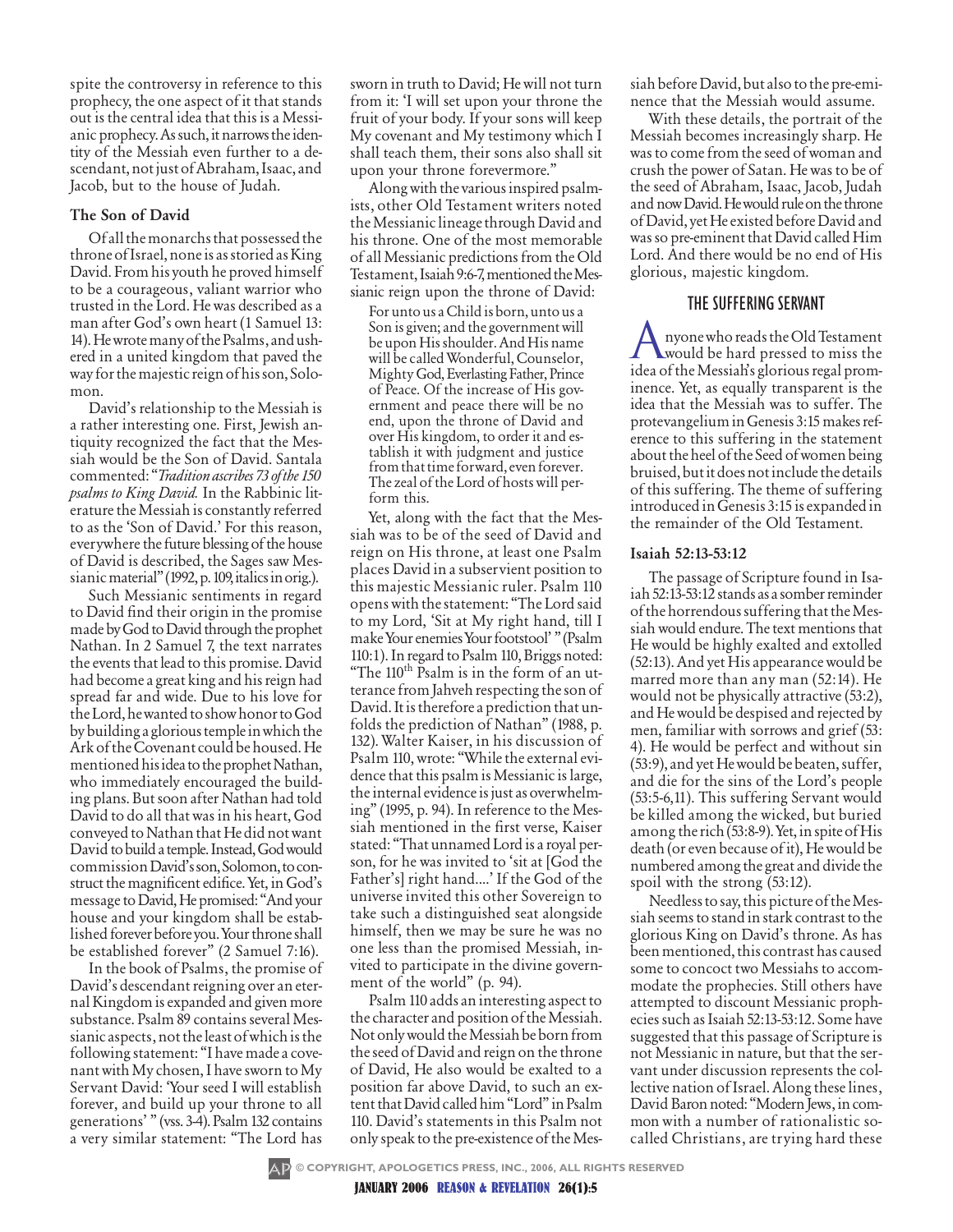daystoweakentheMessianicapplication of this remarkable prophecy" (2000, p. 225). James Smith stated:

The Messianic interpretation of Isa-<br>iah 53 was acknowledged by Jewish au-<br>thorities until the Middle Ages. Almost all Christian leaders until the begin- ning of the nineteenth century saw in this passage a clear picture of the suffering, death and resurrection of the Messiah. Jews and some Christian scholars now hold primarily to the<br>collective view of the Servant: The Servant is Israel as a whole, or the rem- nant. The traditional view, however, has much to commend it (1993, p. 307).

That the ancient Jewish community, and the bulk of scholars for the last 2,000 years, have recognized Isaiah 53 as a prophecy concerning a personal, individual Messiah cannot be questioned. Baron correctly commented regarding this sentiment:

That until recent times this proph-<br>ecy has been almost universally received by Jews as referring to Messiah is evident from Targum Yonathan, who<br>introduces Messiah by name in chapter lii 13, from the Talmud ("Sanhedrin," fol. 98, b); and from Zohar, a book which the Jews as a rule do not mention without the epithet "holy..." (2000, p. 226).

The recent view that Isaiah 53 refers to the nation of Israel not only garners little (if any) support from ancient Jewish commentators, it collapses under the scrutiny of critical examination. The foremost objection to the view that Israel collectively is the Servant in Isaiah 53 is the fact that the Servant is described as perfect and sinless (53:9), not deserving the punishment

that He willingly accepts for the sins of God's people. No one remotely familiar with the nation of Israel as portrayed in the Old Testament would dare suggest that they were sinless. From their first few steps out of Egypt and into freedom they began to provoke God and bring judgment upon themselves. On numerous occasions the Old Testament depicts the Israelites' sin of such a rebellious nature that God executes thousands of them. One fundamental aspect of an atoning sacrifice in Old Testament literature was its condition of spotless perfection. No nation of mere mortalmen, including the ancient Israelite nation, could suffice as an atoning sacrifice for sins, as the Servant does in Isaiah 53. Nor could a sinful nation make another group of people "righteous" as the Lord's Servant would. Furthermore, the Servant of the Lord is depicted as being stricken for "transgressions of my people." If the Servant was collectively depicted as the nation of Israel, then who would be the Lord's people in 53:8? [NOTE: For a more complete refutation of Israel as the Servant of the Lord in Isaiah 53, see Baron, 2000, pp. 225-251.]

Indeed, the evidence points overwhelmingly to the fact that Isaiah 53 stands as one of the most poignant portrayals in all oftheOldTestamentofanindividual, suffering Messiah. As Smith correctly noted: "The Servant of the Lord here is portrayed in a strongly individualistic way. It takes rich imagination or strong prejudice to see the Servant here as a symbol for Israel, the remnant, the prophets, or any other group" (p.1993,307).Kaisersimilarlycommented: "Undoubtedly, this is the sum-

| <b>SPEAKING SCHEDULES</b>                                                        |                                                                      |                         |                                                      |  |  |  |  |  |
|----------------------------------------------------------------------------------|----------------------------------------------------------------------|-------------------------|------------------------------------------------------|--|--|--|--|--|
| Dr. Brad Harrub<br>January 10<br>January 13-14<br>January 20-22<br>January 27-29 | Bedford, TX<br>Dripping Springs, TX<br>Lubbock, TX<br>Gainesboro, TN | (817)<br>(512)<br>(931) | 282-6526<br>858-4500<br>$(806)$ 795-4377<br>268-0651 |  |  |  |  |  |
| <b>Dr. Dave Miller</b><br>January 9<br>January 23-25<br>January 29               | Bedford, TX<br>Gaylesville, AL<br>Huntsville, AL                     | (817)<br>(256)<br>(256) | 282-6526<br>643-5629<br>852-3801                     |  |  |  |  |  |
| <b>Kyle Butt</b><br>January 11                                                   | Bedford, TX                                                          | (817)                   | 282-6526                                             |  |  |  |  |  |
| <b>Eric Lyons</b><br>January 11<br>January 27-29                                 | Bedford, TX<br>Rockwood, TN                                          | (817)<br>(865)          | 282-6526<br>354-0855                                 |  |  |  |  |  |

mit of OT prophetic literature. Few passages can rival it for clarity on the suffering, death, burial, and resurrection of the Messiah (1995, p. 178).

### VARIOUS SPECIFIC MESSIANIC PROPHECIES

In addition to the broad strokes por-<br>
traying the Messiah as a reigning king and suffering servant, there are a host of more specific, detailed prophecies that relate to His coming. In regard to the number of Messianic prophecies, Sintala wrote: "It is estimated that the Old Testament contains altogether some 456 prophecies concerning Christ. Of these 75 are to be found in the Pentateuch, 243 in the Prophets and 138 in the 'Writings' and Psalms" (1992, p. 149; cf. Free and Vos, 1992, p. 241).

Space prohibits a listing of all of these prophecies, but a representative sampling is appropriate. The Messiah was to be born in Bethlehem in Judea (Micah 5:2) of a virgin (Isaiah 7:14). He was to be betrayed by a friend (Psalm 41:9) for thirty pieces of silver (Zechariah 11:13). The Lord's Ruler would come into Jerusalem riding on the foal of a donkey (Zechariah 9:9). He would be buried with the rich (Isaiah 53:9). During His suffering, His clothes would be distributed to those who cast lots for them (Psalm 22:18). His attackers would pierce Him (Zechariah 12:10). Even though His physical suffering would be severe, His bones would not be broken (Psalm 34:20). And in spite of His death, His physical body would not experience decay (Psalm 16:10). This small sampling of specific prophetic details is only a fraction of the many Old Testament prophecies that exist. The prophecies were specifically designed to be an efficient mechanism by which the Jewish community could recognize the Messiah when He arrived.

### WHO IS THE MESSIAH?

 $\int$  hen all of the pieces of the Messianic puzzle are put together, one individual stands out as the only person who fulfilled every single prophecy in minutedetail—JesusChrist.Thelifeandactivities of Jesus Christ as recorded in the New Testament documents blend the theme of a regal monarch and a suffering servant into one magnificent portrait of the triumphant Jesus Who was the sacrificial lamb at His death on the cross, and Who became the triumphant Lion of Judah in His resurrection from the grave. The lineageofJesusChristismeticulouslytraced in order to show that He qualified as the Seed of Abraham, of Isaac, of Jacob, of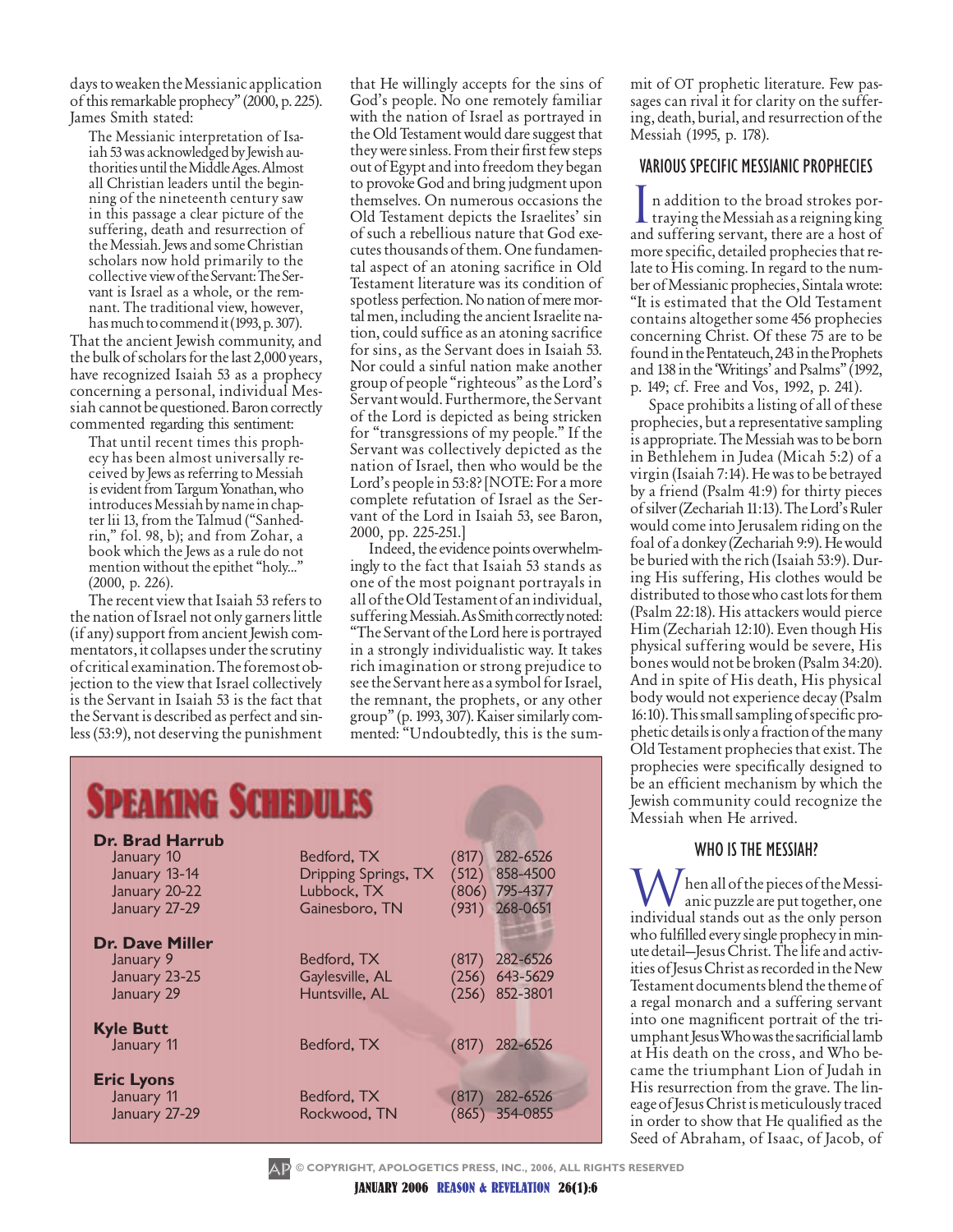Judah, and of David (see Matthew 1 and Luke 3:23-38). The narrative detailing His birth verifies that He was born in Bethlehem of Judea, from which city the Messiah would arise (Luke 2:1-7). The birth narrative also intricately portrays the preexistence of Jesus before time began, fulfilling the prophecy that the Messiah would come before King David. Furthermore, Jesus did, in fact, enter Jerusalem riding onthefoalofadonkey(Matthew21:1-11).

The New Testament narratives depicting the death of Jesus Christ verify that Jesus was betrayed by His friend and sold for exactly 30 pieces of silver (Matthew 24:14-16). At His death His bones were not broken, soldiers cast lots for His garments, and His side was pierced with a spear (John 19:33-37;Matthew27:35).DuringHissuffering, He was numbered with the transgressors as Isaiah 53 predicted by being crucified between two thieves, and at His death He was buried in the tomb of a wealthy manaswasalsoforetold(Matthew27:57). This type of verification could continue formanypages.ThelifeofJesusChristof Nazareth, as depicted in the New Testament documents, fulfilled the Messianic prophecy of the Old Testament.

Due to this overwhelming congruence of the life of Jesus Christ with the predictive Messianic prophecy of the Old Testament, some have suggested that Jesus was an imposter who was able, by masterful manipulation, to artificially organize His life so as to make it look like He was the Messiah. Suchacontentioncannotbereasonably maintained in light of the fact that many of the prophecies were far beyond His control. Obviously, it would be impossible for a person to arrange where he would be born. Furthermore, it would be impossible to coordinate events so that He could ensure that He was buried in the tomb of a rich man or crucified among thieves. How could the betrayal price of Judas be manipulated by Jesus? And how, pray tell, would Jesus have managed to arrange it so that soldiers cast lots for His clothing? The idea that Jesus manipulated events to make it appear as if He was the Messiah not only is indefensible, but it also speaks to the fact that Jesus obviously was the fulfillment of the Old Testament, Messianic prophecies.

Others have objected to Jesus as the Messiah based on the idea that the New Testament documents are not reliable, and were artificially concocted to describe things that Jesus never really did. This objection also falls flat in light of the actual evidence. It cannot be denied that the New Testament has proven itself to be the most reliable book from ancient history. When it records people, places, and events that are checkable using archaeological means, those people, places, and events invariably prove to be factual and historic (see Butt, 2004). Again, the abundant evidence verifies that the New Testament is accurate and factual. Many of the Messianic prophecies documented in the New Testament do not describe anything inherently miraculous. There was nothing miraculous about Jesus being buried in a rich man's tomb. Nor was there anything miraculous about Jesus riding into Jerusalem on the foal of a donkey, or being betrayed by His friend for 30 pieces of silver. These events are, if not ordinary, at least very plausible, everyday events that theoretically could have happened to anybody. And yet, due to the fact that such everyday events had been predicted about the Messiah hundreds of years before the arrival of Jesus, the fulfillment of the events becomes one of the most amazing miracles recorded in the Bible. It is no wonder that Jesus, the apostles, and the early church used fulfilled Messianic prophecy as one of their foundational pillars of proof and evangelistic tools.

### **CONCLUSION**

In the Old Testament, it is almost as if<br>we have a satellite picture from space of the Messiah many thousands of miles away, yet with each new prophecy, the picture continues to move nearer, until at last we are able to view a complete close-up of the Messiah—Jesus Christ. As the distinguished Hebrew scholar Charles Briggs noted: "In Jesus of Nazareth the key of the Messianic prophecy of the Old Testament has been found. All its phases find their realization in His unique personality, in His unique work, and in His unique kingdom. The Messiah of prophecy appears in the Messiah of history" (1988, p. 498).

In Acts 8:26-40, Philip the evangelist approached the Ethiopian who was riding in a chariot reading the Old Testament Scriptures. As Philip approached, he heard the man reading a section from Isaiah 53 in which the sufferings of the Messiah are depicted. Upon entering into a conversation with Philip, the man asked Philip, "[O]f whom does the prophet say this, of himself or of some other man?" Immediately after this question, the Bible says that Philip "opened his mouth, and beginning at this Scripture, preached Jesus to him" (Acts 8:35). In truth, Jesus is the sum total of every Old Testament, Messianic prophecy ever uttered. From any single one of those ancient Scriptures, the honest, informed individual could open his or her mouth and preach Jesus, the Messiah.

[NOTE: The extended version of this article on our Web site contains additional, pertinent material on the New Testament's use of Old Testament prophecy as it applies to Jesus.]

### REFERENCES

- Ankerberg, John, John Weldon, and Walter Kaiser(1989), *The Case for Jesus the Messiah* (Chattanooga, TN: John Ankerberg Evangelistic Association).
- Baron, David (2000 reprint), *Rays of Messiah's* Glory (Jerusalem, Israel: Kern Ahvah Meshihit).
- Briggs,CharlesA.(1988reprint),*Messianic Prophecy:The Prediction of the Fulfillment of Redemption through the Messiah* (Peabody, Massachusetts: Hendrickson).
- Butt, Kyle (2004), "Archaeology and the New Testament," [On-line], URL: http://www. apologeticspress.org/articles/2591.
- Butt, Kyle and Bert Thompson (2001), "Jesus Christ-Unique Savior or Average Fraud?", [On-line], URL:http://www.apologeticspress. org/articles/156.
- Cohen, Robert M. (no date), "Why I Know Yeshua is the Jewish Messiah," [On-line], URL: http://www.imja.com/Atonem.html.
- Free, Joseph P. and Howard F. Vos (1992), *Archaeology and Bible History*(Grand Rapids, MI: Zondervan).
- Huffman,J.A.(1956),*TheMessianicHopein Both Testaments* (Butler, Indiana: Higley Press).
- Kaiser, Walter (1995), *The Messiah in the Old Testament* (Grand Rapids, MI: Zondervan).
- Kligerman, Aaron (1957), *Old TestamentMessianic Prophecy*(GrandRapids,MI:Zondervan).
- Metzger, Bruce (1993), "The Jewish Targums," *Bibliotheca Sacra,* 150(January),pp.35ff.,[Online], URL: http://www.bible-researcher.com/ aramaic4.html.
- Parsons, John (2003-2006), "Hebrew Names of God: The Mashiach as Revealed in the Tanakh," [On-line], URL: http://www.hebre w4christians.com/Names\_of\_G-d/Messiah/ messiah.html.
- Santala, Risto (1992), *The Messiah in the Old Testament: In the Light of Rabbinical Writings*, trans.WilliamKinnaird(Jerusalem,Israel: Keren Ahvah Meshihit).
- Smith, James(1993),*Whatthe Bible Teaches about the Promised Messiah* (Nashville, TN: Thomas Nelson).
- Stenning, John F. (1911), "Targum," *Encyclopedia Britannica*, eleventh edition [On-line], URL: http://www.bible-researcher.com/ar amaic3.html.
- Thompson, Bert (2001),*In Defense of the Bible's Inspiration*, (Montgomery, AL: Apologetics Press), second edition.